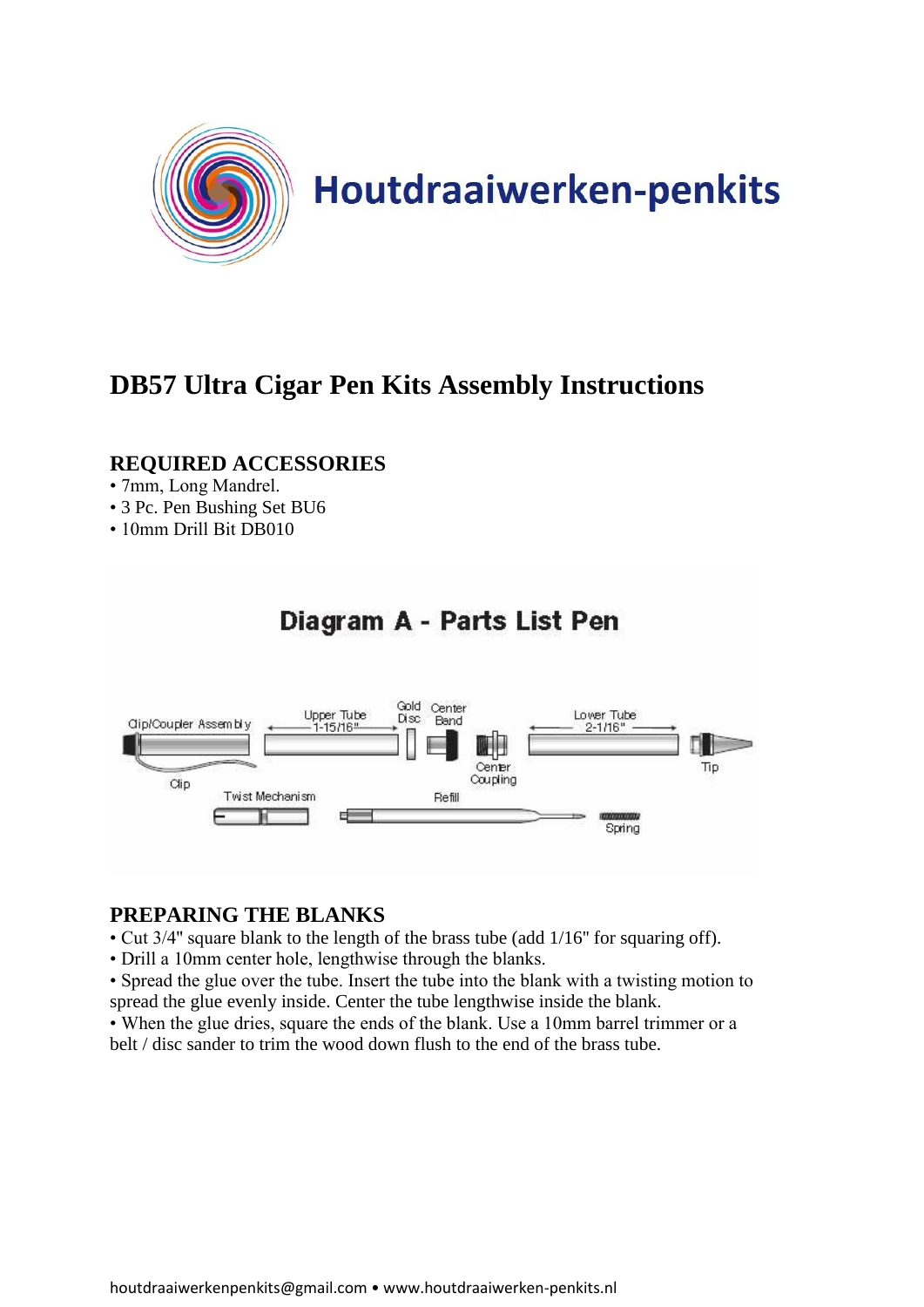### Diagram C - Turning the Blanks



## **TURNING THE BLANKS**

• Place the stop bushing or 7mm spacer bushings, onto the mandrel hand tight. Next, place the cap bushing (longer) wide dia. in first, on the mandrel. Slide on the upper blank,(shorter) then place the center bushing (wide dia. first) onthe mandrel. Slide on the lower blank (longer) and follow with the tip bushing (shorter). Thread on the lock nut hand tight. Bring the tail stock snug with the mandrel. (Do not overtighten, it could damage the mandrel).

Slide the stop bushing toward the blank, adjusting to remove spaces. Then tighten the set screw, and tighten the lock nut.

• Using a lathe chisel, turn the blank down flush with the bushings. Taper the ends of the blanks (follow Diagram B for a suggested profile) to conform with cap and tip bushings.

Finish the blank with gradual higher grits of sand paper and your choice of polish and waxes.



## **PEN ASSEMBLY**

*NOTE: In most cases, tip and clip/coupler parts will be furnished assembled. Be sure assembly is screwed together tightly.*

• Line up finished parts according to Diagram D.

#### **Upper Barrel**

- Press clip/coupler assembly into the tapered end of thebarrel.
- Place gold disc over center band and press into opposite side.

#### **Lower Barrel**

• Press tip assembly into the tapered (smaller) end of the

### barrel.

- Press the coupling, recessed end in first, into the opposite end.
- Place the refill with spring inside barrel.